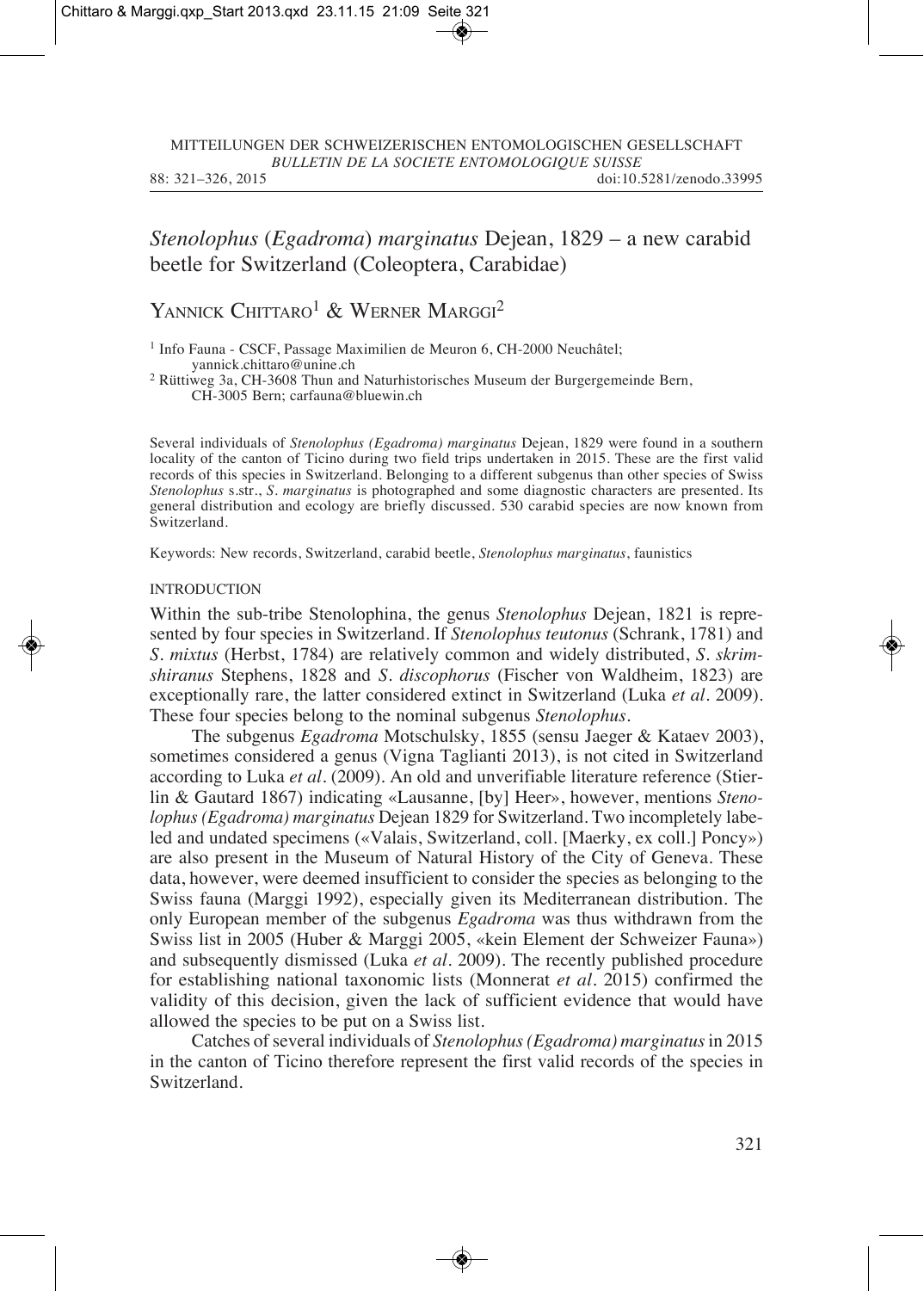# MATERIAL AND METHODS

Given the promising results obtained in 2014 from research targeted at specific ground beetles (Chittaro & Marggi 2015), the first author continued to perform surveys in 2015, mainly focused on species on the Swiss red list (Luka *et al.* 2009) and/or on the list of National Priority Species in Switzerland (OFEV 2011). Targetoriented prospecting (searches under rocks, tree trunks on ground and plant remains, on the sand and gravel along rivers, etc.) was undertaken in all types of environments throughout the year.

The voucher material is deposited in the private collection of the first author (CH-1964 Conthey).

# RESULTS

Among the numerous carabid beetles collected, many were verified or determined by the second author. Upon examination, it was found that a specimen from the canton of Ticino, first identified as *Stenolophus mixtus*, could in fact be assigned to *Stenolophus marginatus* (Fig. 1). Absent from Central Europe and not mentioned on the Swiss species list, this species was therefore not included in the standard determination key (Freude *et al.* 2006), which explains its erroneous and somewhat hasty attribution to *S. mixtus*, of rather similar habitus (Fig. 1).

The first individual of *S. marginatus* was found under a clump of earth at the bottom of a furrow in a cornfield in southern Ticino. Following this discovery, the area was revisited two months later. Several other specimens were then found. All were under plant remains (grass cuttings) on bare soil (tractor trenches, mounds of earth) bordering cropland (Fig. 2). The substrate was slightly moist, while surrounding areas not covered by grass cuttings were dry.



Fig. 1. Habitus of a male individual of *S. marginatus* (from Mendrisio TI, 12.VIII.2015, 5.4 mm), left, and of a male individual of *S. mixtus* (from Gy GE, 06.III.2015, 4.9 mm), right.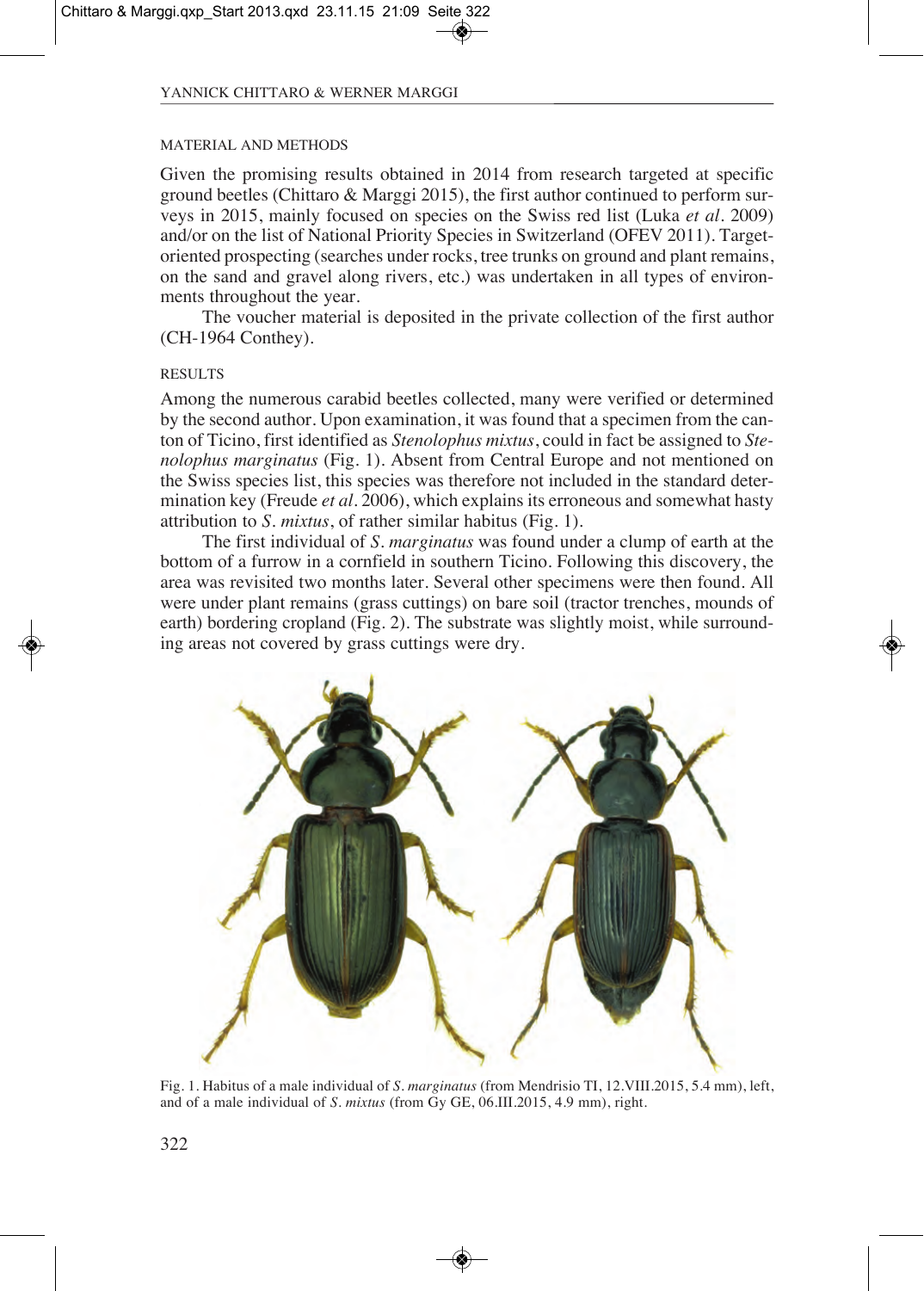# *Details of catches:*

— 1 specimen, Mendrisio TI, Colombera, 717/078, 03.VI.2015, 340 m, leg. & coll. Y. Chittaro, det. W. Marggi.

— 14 specimens, Mendrisio TI, Colombera, 717/078, 12.VIII.2015, 340 m, leg. Y. Chittaro, det. & coll. Y. Chittaro & W. Marggi.

The 26 companion species encountered during the two-day search period (Tab. 1) are mostly species typical of agricultural landscapes (Luka *et al*. 2009). Catches of *Tachyura hoemorrhoidalis* (Ponza, 1805) and *Agonum antennarium* (Duftschmid, 1812), however, are particularly notable. These species were previously known from only two and three Swiss localities respectively, all also located in southern Ticino.



Fig. 2. Habitat of *S. marginatus*. All individuals were found on bare soil (tractor furrows, above; heaps of earth in the middle of a field, below) covered with plant remains (grass cuttings).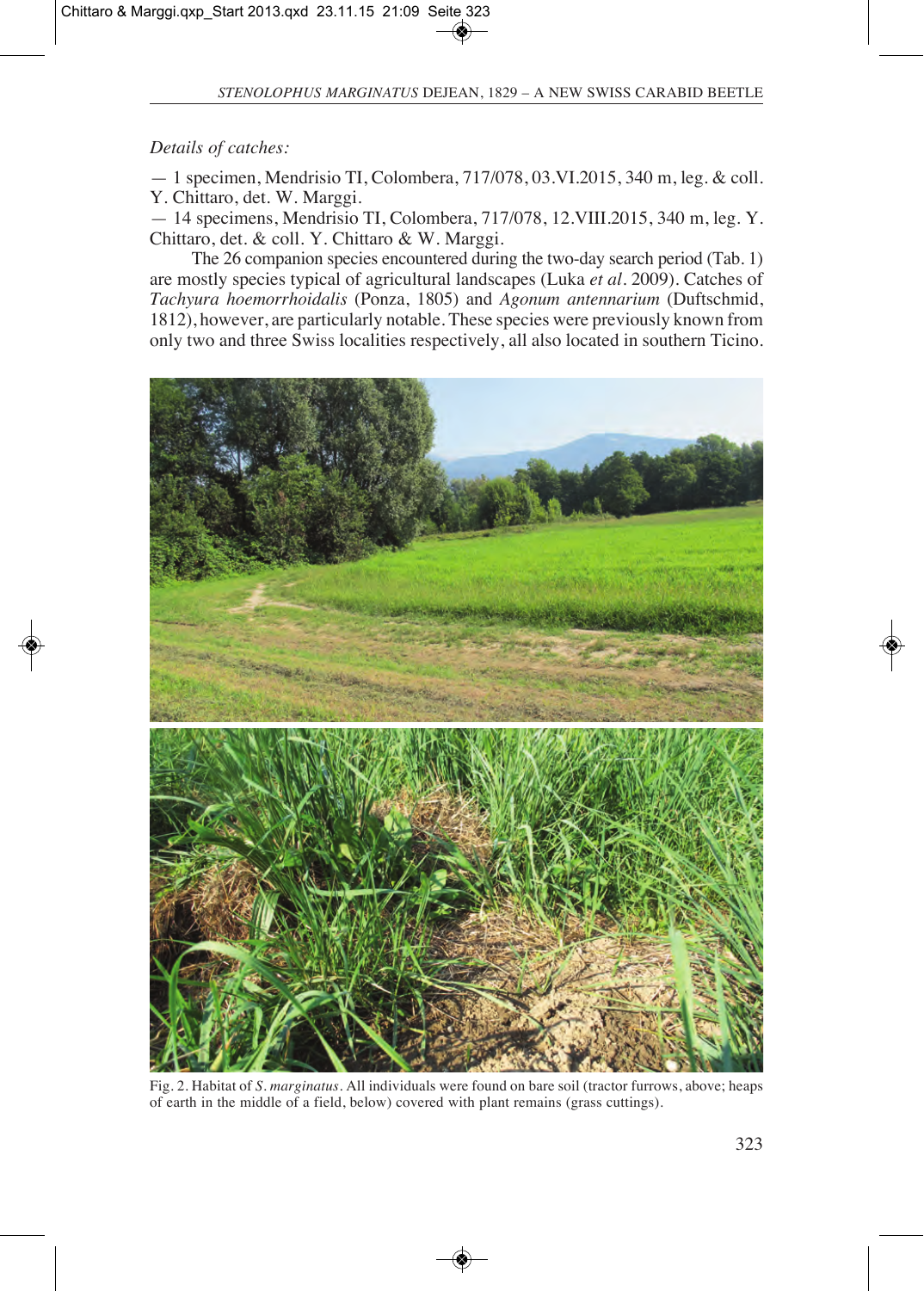

Fig. 3. Elytral surface of the first three interstices (on both sides of the elytral suture) of *S. marginatus* (left) and *S. mixtus* (right) (200 x).

## DISCUSSION

Among European *Stenolophus*, only one species of the subgenus *Egadroma* is pres ent in Europe (Kataev & Jaeger 2003): *S. (E.) marginatus*. This species differs from the other species belonging to the nominal subgenus by the unkeeled exterior surface of the hind tarsi, the glabrous abdominal segments, the greenish metallic colour and the elytral microsculpture with dense mesh (Fig. 3).

*Stenolophus marginatus* is a typically Mediterranean species and is wide spread in warm regions of the western Palearctic, Portugal and Northern Africa to Kyrgyzstan, Tajikistan, Afghanistan (Jaeger & Kataev 2003) and Kazakhstan

| <b>Species</b>                             | 03.VI.2015  | 12.VIII.2015 |
|--------------------------------------------|-------------|--------------|
| Abax continuus Schauberger, 1925           | X           |              |
| Abax exaratus Schauberger, 1927            | X           |              |
| Agonum afrum (Duftschmid, 1812)            | $\mathbf x$ |              |
| Agonum antennarium (Duftschmid, 1812)      | X           |              |
| Agonum muelleri (Herbst, 1784)             | X           | X            |
| Agonum viduum (Panzer, 1796)               | X           |              |
| Amara aenea (De Geer, 1774)                | X           | X            |
| Amara fulvipes (Audinet-Serville, 1821)    |             | X            |
| Amara kulti Fassati, 1947                  |             | X            |
| Anchomenus dorsalis (Pontoppidan, 1763)    | X           |              |
| Anisodactylus binotatus (Fabricius, 1787)  | X           |              |
| Anisodactylus signatus (Panzer, 1796)      | X           |              |
| Bembidion lampros (Herbst, 1784)           | X           |              |
| Bembidion lunulatum (Geoffroy, 1785)       | X           |              |
| Bembidion properans Stephens, 1828         |             | X            |
| Bembidion quadrimaculatum (Linnaeus, 1761) |             | X            |
| Clivina fossor (Linnaeus, 1758)            | X           |              |
| Diachromus germanus (Linnaeus, 1758)       | X           |              |
| Harpalus affinis (Schrank, 1781)           | X           | X            |
| Harpalus griseus (Panzer, 1796)            | X           | X            |
| Harpalus rubripes (Duftschmid, 1812)       | X           |              |
| Harpalus rufipes (De Geer, 1774)           | X           | X            |
| Poecilus cupreus (Linnaeus, 1758)          |             | X            |
| Stenolophus teutonus (Schrank, 1781)       | X           | X            |
| Tachyura hoemorrhoidalis (Ponza, 1805)     |             | X            |
| Trechus quadristriatus (Schrank, 1781)     | X           |              |

Tab. 1. Other carabid beetles encountered in the sampled locality. Nomenclature follows Löbl & Smetana (2003).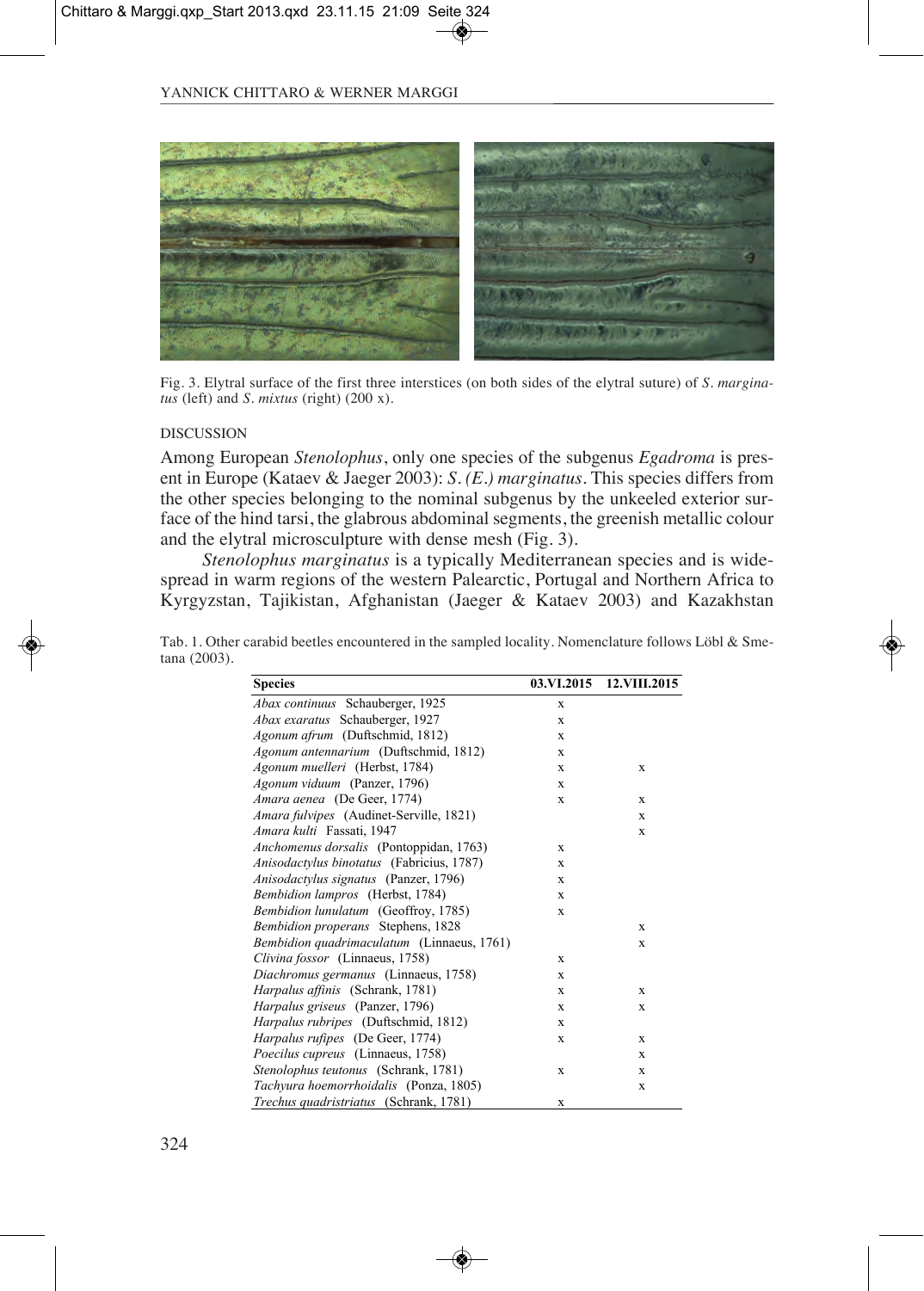(Kataev & Kabak 2014). Close to Switzerland, the species is reported from France in Rhône-Alpes, but only in southern Drôme and southern Ardèche (Coulon *et al.* 2000), where it is considered to be uncommon and exhibits an exclusively southern distribution. In northern Italy, *Stenolophus marginatus* was recently reported from Asti in Piedmont (Allegro 2013). In Italy, it was already known from Veneto and central-southern regions (Magistretti 1965). *S. marginatus* is not reported from either Germany or Austria. The nearest known neighboring localities are all at least 100 kilometers away from Swiss territory. The findings in Ticino in 2015 therefore extend the known distribution significantly northward.

*S. marginatus* is generally described as riparian and swamp-dwelling in literature (Marggi 1992, Coulon *et al*. 2000). It occurs near freshwater, particularly irrigation canals and swamps. The locations where the Swiss individuals were collected are agricultural areas, just like the specimens of Piedmont (Allegro 2013), and thus differ from the habitat type described in the literature. The moisture re tain ed by the plant remains under which specimens of *S. marginatus* were hiding seems to satisfy their water requirements. In the same vein, *Tachyura hoemorrhoidalis*, found in the same conditions, is also a species typically cited for wetlands.

The relatively large number of individuals captured in 2015 confirms that the species is indigenous to Switzerland. It is thus surprising that it has not been discovered before, assuming that it has not arrived recently. This may be explained by the fact that the agricultural environment inhabited by this species in Switzerland is not often visited by entomologists.

523 species of carabid beetles were listed by Luka *et al.* (2009) for Switzerland. In the meantime, two recently described species (Szallies & Schüle 2011, Szallies & Huber 2014) and one newly discovered species (Marggi *et al*. 2010b) must be added to the list, as well as three species previously considered as subspecies or synonyms whose taxonomic status was recently reassessed (Marggi *et al.* 2010a, Marggi 2013, Szallies & Huber 2013).

The discovery of *S. marginatus* increases the actual number of resident carabid species in Switzerland to 530.

## RÉSUMÉ

*Stenolophus (Egadroma) marginatus* Dejean, 1829 – un carabe nouveau pour la Suisse (Coleoptera, Carabidae). Plusieurs exemplaires ont été trouvés en 2015 dans une localité du sud du Tessin, au cours de deux excursions. Il s'agit des premières mentions valides de l'espèce pour notre pays. Appartenant à un sous-genre différent des autres *Stenolophus* s. str. suisses, l'espèce est illustrée et quelques éléments de détermination sont indiqués. Sa distribution générale et son écologie sont brièvement commentées. 530 espèces de Carabes sont maintenant connues de Suisse.

#### ZUSAMMENFASSUNG

*Stenolophus (Egadroma) marginatus* Dejean, 1829 – eine für die Schweiz neue Carabidenart (Coleo ptera, Carabidae). Zahlreiche Exemplare konnten 2015 während zweier Exkursionen im Südtessin gefunden werden. Es handelt sich um die ersten sicheren Nachweise dieser Art in unserem Land. Die Art, welche zur Untergattung *Egadroma* Motschulsky, 1855 und nicht zu *Stenolophus* s. str. gehört, ist abgebildet, notwendige Unterscheidungsmerkmale sind erwähnt und die Gesamtverbreitung und Ökologie werden kurz umrissen. Mit dieser Neumeldung erhöht sich die Zahl der in der Schweiz vorkommenden Laufkäfer auf 530 Arten.

## ACKNOWLEDGMENTS

We are grateful to Yves Gonseth (CSCF) for his support during field research conducted in 2015, to Simon Capt (CSCF) and Jessica Litman (Museum of Natural History, Neuchâtel) who greatly im